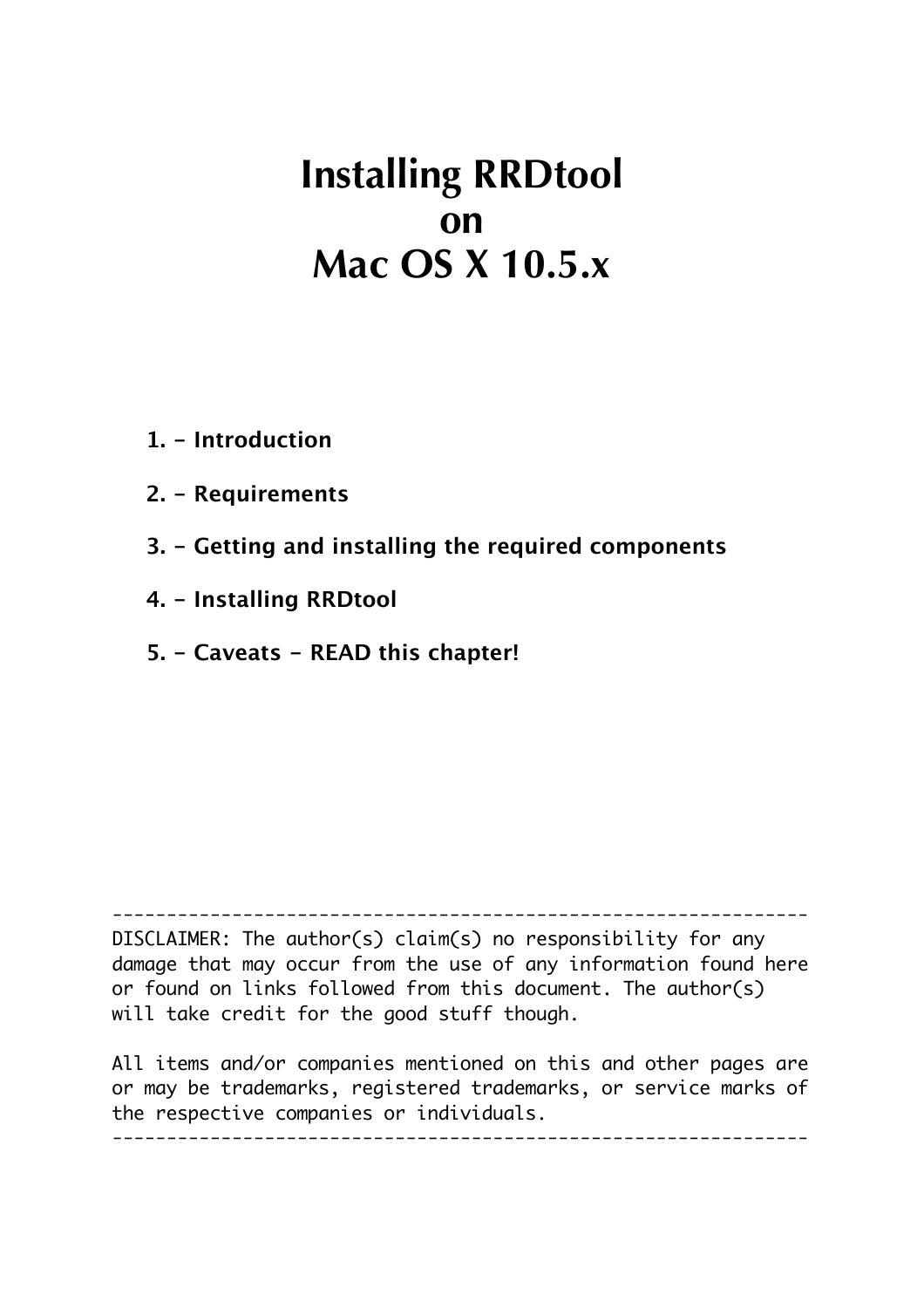### **1. - Introduction**

The purpose of this document is to provide instructions on how to install RRDtool on OS X 10.5.x Server.

You will not find many explanations as to why something is done one way or the other. There are plenty of tutorials on this around on the internet. This document should just help you in getting things done.

RRDtool depends on other libraries to be installed first. These include: zlib, libpng, freetype, libart\_lgpl. Freetype and libpng are part of Apple's X11 distribution. zlib is already part of OS X 10.5. Server.

This document will require you to use the command line. If you do not feel comfortable with using the command line, you should look for a ready made installer package or for somebody to assist you.

This document is written for Mac OS X 10.5.x. If you use 10.4.x see the document written for 10.4.x

DISCLAIMER: Whatever you do based on this document, you do it at your own risk! Just in case you haven't understood: Whatever you do based on this document, you do it at your own risk!

This tutorial has been tested on a standard Mac OS X 10.5.x Server installation. If you have already tinkered with your system, be aware that things might differ. It is impossible for me to foresee all changes that one might have applied to a server.

This tutorial contains step-by-step instructions for the terminal. Although you could just type them in line by line, it is recommended you have a basic understanding of the terminal.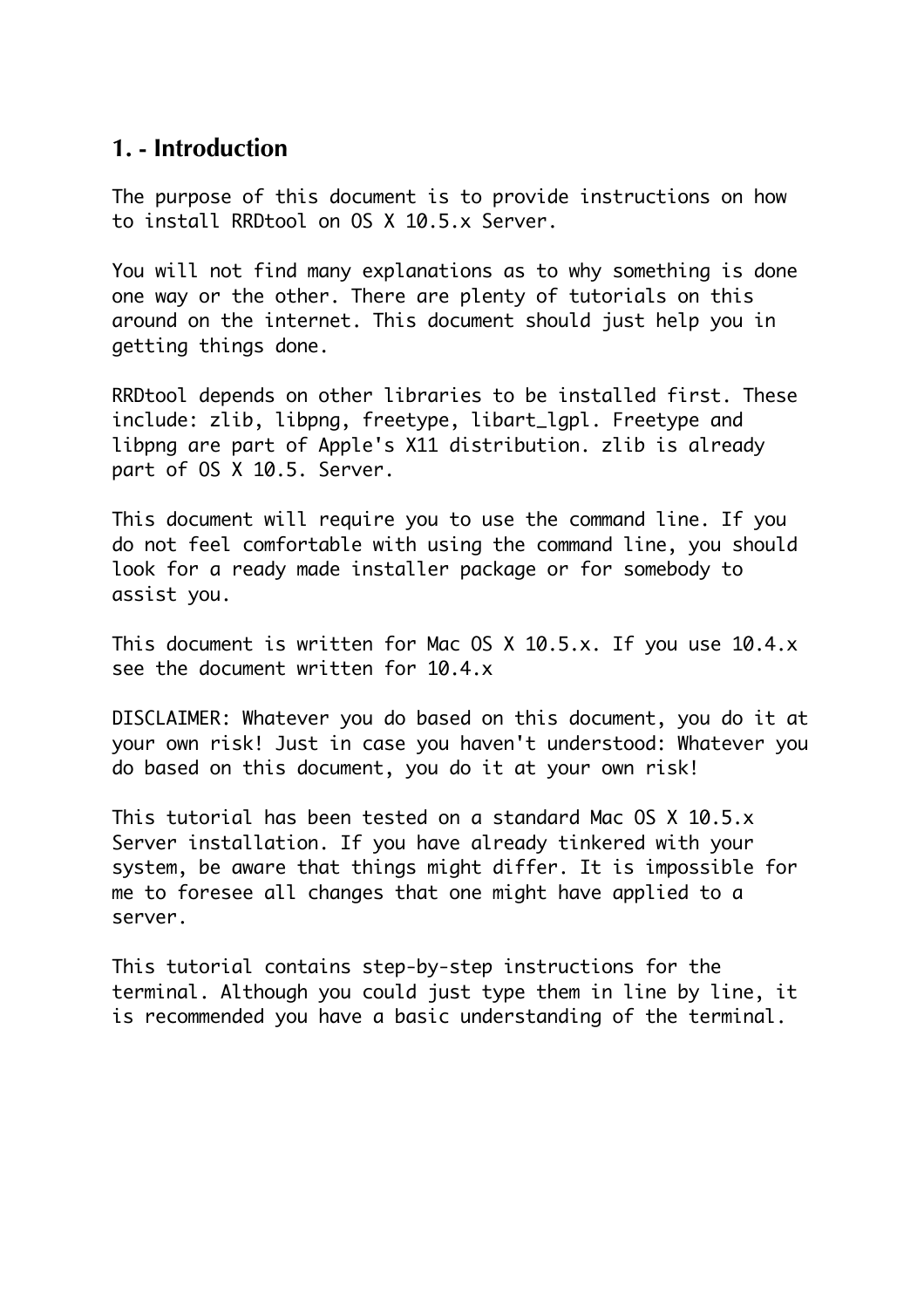# **2. - Requirements**

Before you get started, you need to make sure some basic requirements are met:

- You have made a backup of your system.
- You have the latest version of Apple's Developer Tools (XCode 3.0 or higher for 10.5.x) installed. Dev Tools are available on your Server DVD and as a free download from Apple's Developer Connection.
- X11 is installed (part of standard OS X Server install unless you deselect it)
- X11 SDK is installed (available on your OS X Developer Tools Disc or Image and part of the standard XCode installation. This is different from the X11 client that comes with OS X.)
- You do have a backup
- You are running 10.5.x
- You have not manually updated anything related to zlib, libpng, libart\_lgpl and freetype so far (if you have, you must know how to adapt these instructions to the changes you made).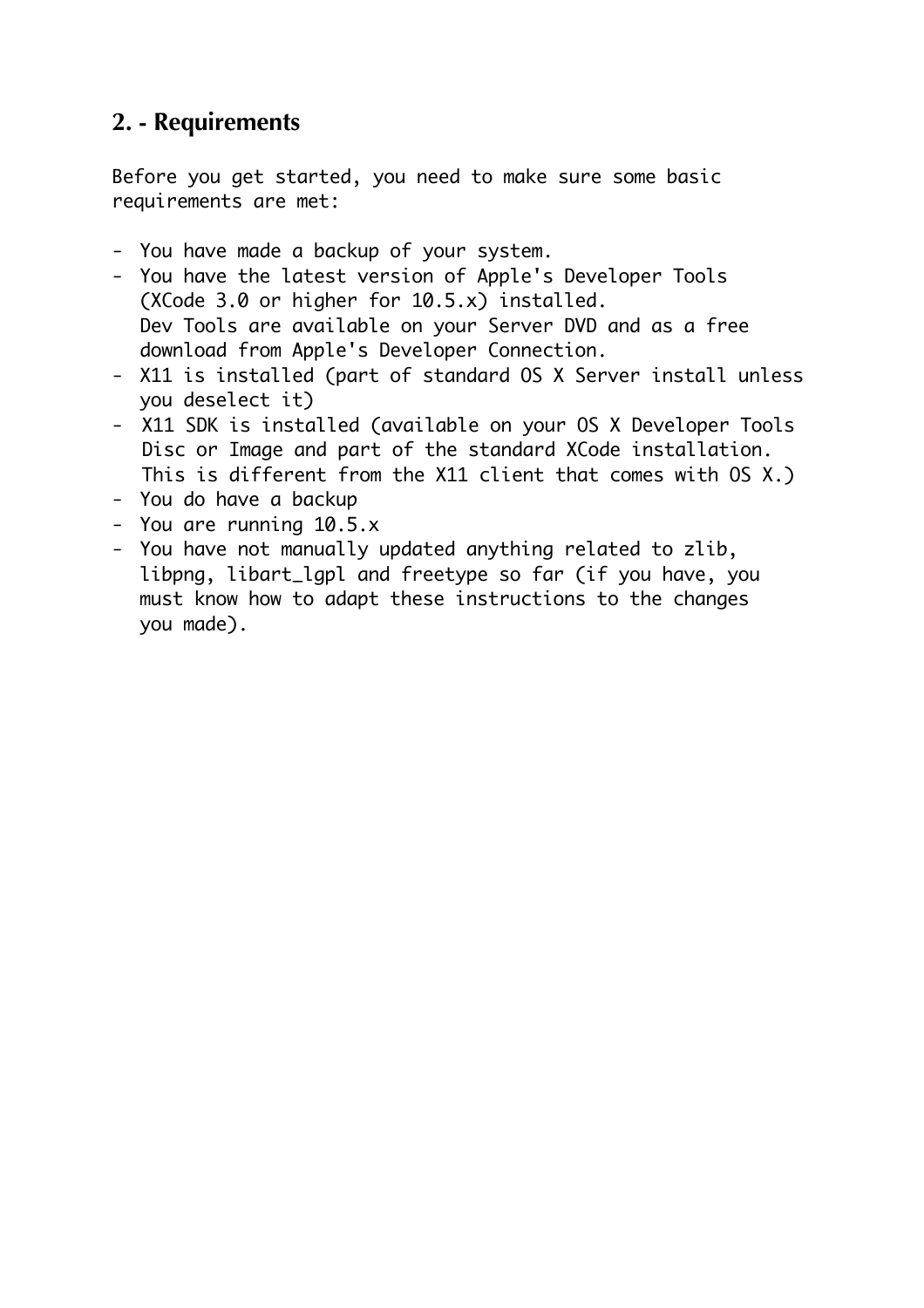#### **3. - Getting and installing the required components**

This chapter will guide you through installing lib\_art. This library is required for RRDtool to work.

So let's get going: Make sure you are logged in as root.

Get and install the latest version of the library by issuing the following commands (*in oblique type*). Issue them one after the other making sure you do not miss any dots or slashes. Also note that the download URLs may change in the future. In that case just replace the URLs in this document with the current one. Lines wrapping without line spacing are a single command.

(First we create our environment)

*mkdir -p /SourceCache*

*cd /SourceCache*

(Now we get the libraries and unpack them.)

*curl -O http://oss.oetiker.ch/rrdtool/pub/libs/ libart\_lgpl-2.3.17.tar.gz*

(Do not use version 2.3.3)

*tar xzpf libart\_lgpl-2.3.17.tar.gz*

(Now we install libart\_lgpl)

*cd /SourceCache/libart\_lgpl-2.3.17*

*env CFLAGS="-O2 -fPIC" ./configure --disable-shared - prefix=/usr/local*

*make*

*make install*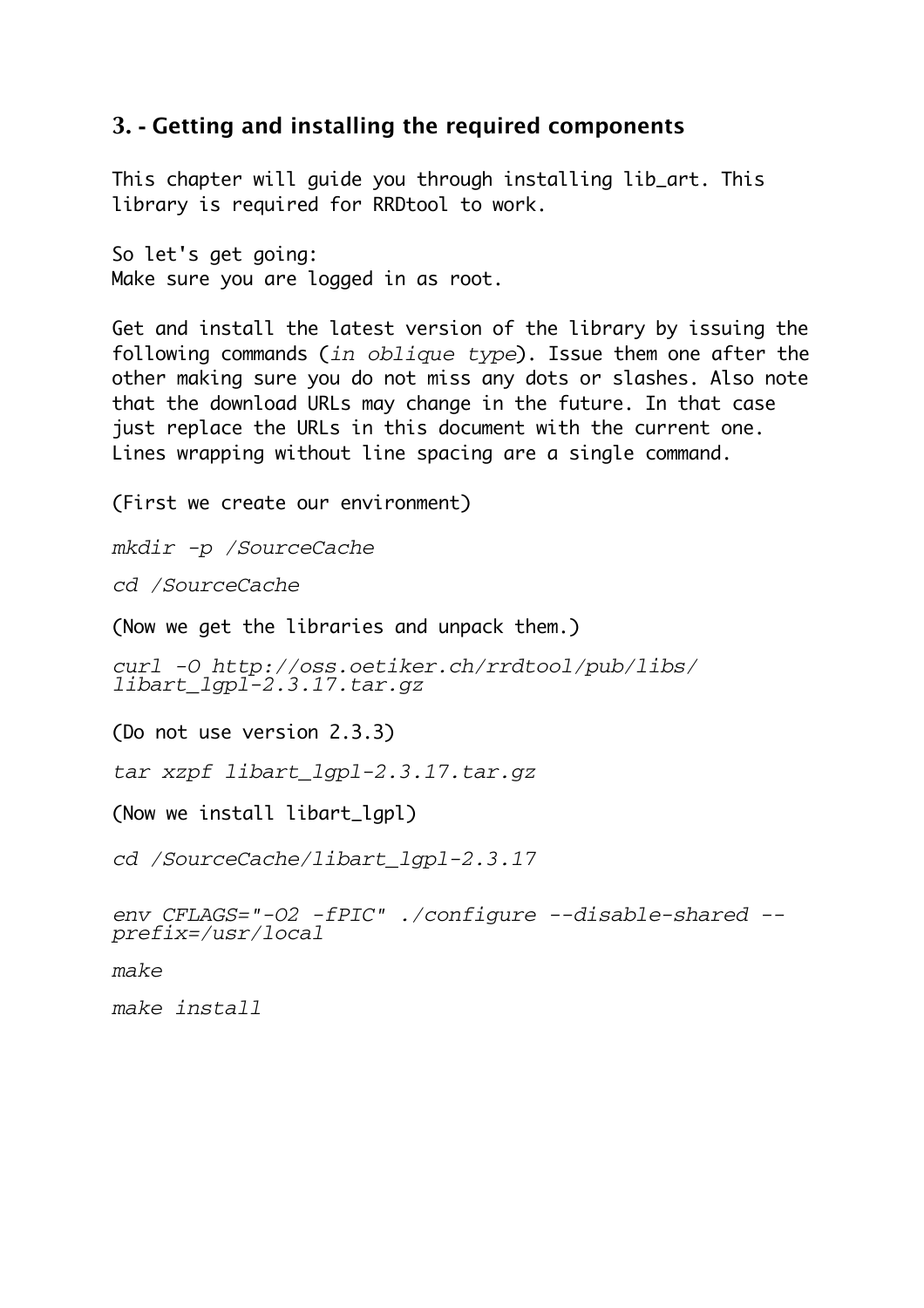#### **4. - Installing RRDtool**

This chapter will guide you through installing RRDtool.

So let's get going: Make sure you are logged in as root.

Install the latest version of RRDtool by issuing the following commands (*in oblique type*). Issue them one after the other making sure you do not miss any dots or slashes. Lines wrapping without line spacing are a single command.

*mkdir -p /SourceCache*

*cd /SourceCache*

*curl -O http://oss.oetiker.ch/rrdtool/pub/ rrdtool-1.2.23.tar.gz*

*tar xzf rrdtool-1.2.23.tar.gz*

*cd /SourceCache/rrdtool-1.2.23*

*cp /usr/X11R6/include/ft2build.h /usr/X11R6/include/ freetype2/ft2build.h*

*CPPFLAGS="-I/usr/X11R6/include/libpng -I/usr/X11R6/ include/freetype2 -I/usr/local/lib -I/usr/local/include/ libart-2.0 -I/usr/local -I/usr/X11R6"*

*LDFLAGS="-L/usr/X11R6/lib -L/usr/local/lib"*

*CFLAGS=-O2*

*export CPPFLAGS LDFLAGS CFLAGS*

*./configure --prefix=/usr/local/rrdtool-1.2.23 - disable-python --disable-tcl --disable-ruby*

*make*

*make install*

*rm /usr/local/rrdtool*

(This will remove any symbolic link you may have from an older installation)

*ln -s /usr/local/rrdtool-1.2.23 /usr/local/rrdtool*

(This will add a symbolic link to the new RRDtool library you